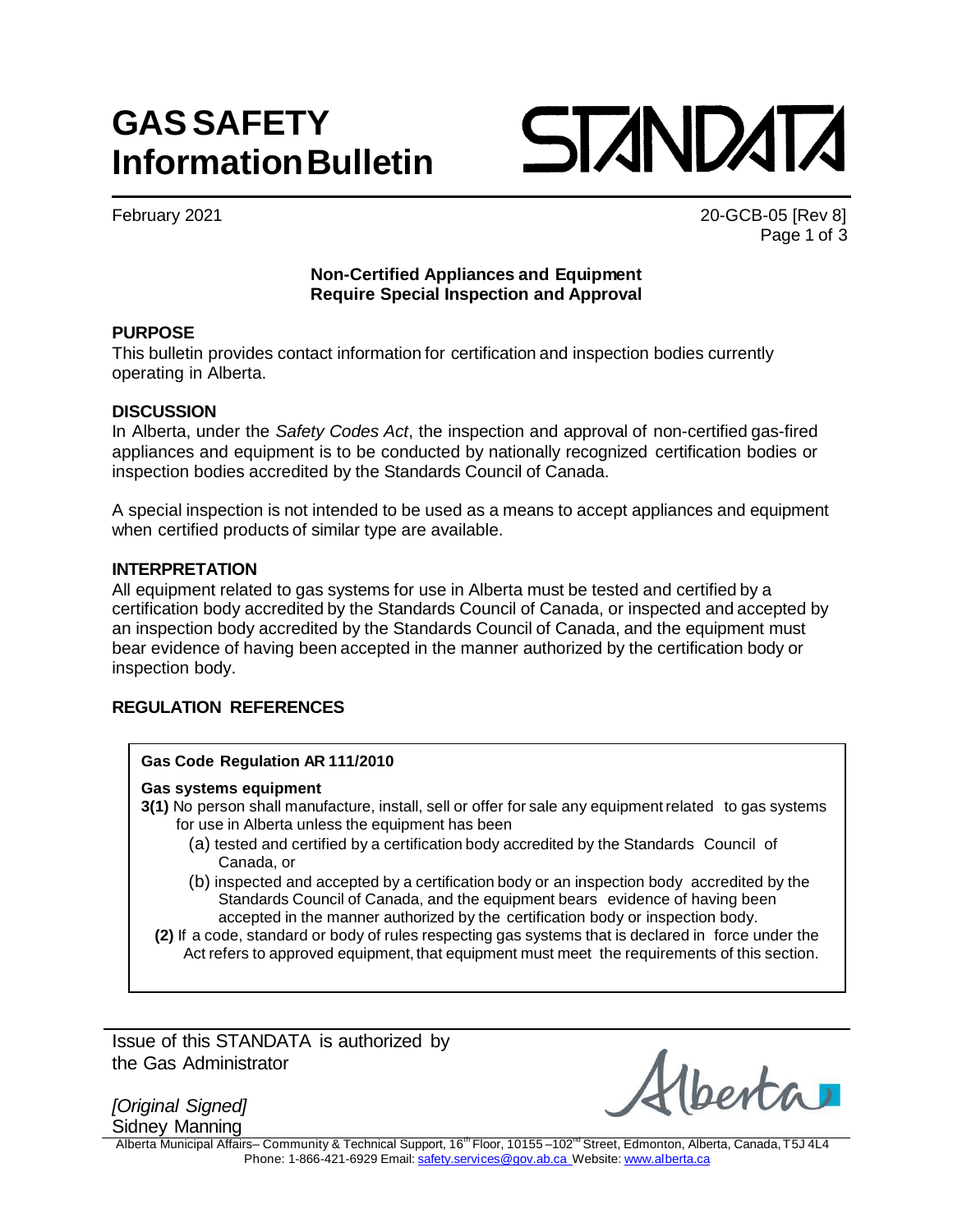# **Application**

The following is a list of certification bodies and Inspection bodies currently operating in Alberta

| <b>Canadian Group for Approval Inc.</b>             | Alexandre Le Regent, P. Eng. Chief Field Inspector<br>P: 1(888) 408-8540 x 101, M: 1(514) 570-7184<br>Fax: 1(780)-788-4941<br>E-mail: aleregent@CGApprobation.com<br>Website: www.CGApprobation.com                                                                                                                                                                                                                                                                                                           |
|-----------------------------------------------------|---------------------------------------------------------------------------------------------------------------------------------------------------------------------------------------------------------------------------------------------------------------------------------------------------------------------------------------------------------------------------------------------------------------------------------------------------------------------------------------------------------------|
| <b>CSA Group Testing &amp; Certification Inc.</b>   | Manjot Mand, Request for inspection, Inside sales rep.<br>P: 1(780) 490-2003<br>E-mail: manjot.mand@csagroup.org<br>Dennon Chekerda, P. Eng. Gas Field Certifier/Inspector<br>P:1(780) 490-2042, M:1(587) 930-8494<br>dennon.chekerda@csagroup.org<br>Tatjana Galonja-Stojsavljevic, Product Group Manager<br>P: 1(604) 244-6529, M: 1(604) 363-3017<br>E-mail: Tatjana.Stojsavljevic@csagroup.org<br>Website:<br>http://www.csagroup.org/service/certification/north-<br>american-field-evaluation-services/ |
| <b>ENEFEN Energy Efficiency Engineering</b><br>Ltd. | Susan Bremkamp, Sales & Marketing Manager<br>1(780) 665-2863 ext. 17, sbremkamp@enefen.com<br>Edmonton: Jozef Jachniak, P. Eng., Chief Field Inspector<br>T: 1(780)-665-2863 ext. 11, jachniak@enefen.com<br>Calgary: 1(403) 450-3516<br>Fort McMurray: 1(780) 747-2038<br>Fax: 1(866) 583-0520<br>info@enefen.com<br>Website: www.enefen.com<br>Client Portal: www.nfnportal.com                                                                                                                             |
| <b>INTERTEK TESTING SERVICES LTD.</b>               | Cody Pugh, BA, Account Manager, Special Inspections<br>P: 1(604) 528-8723 M: 1(604) 996-2929<br>E-mail: cody.pugh@intertek.com<br>Joonho Bae, P Eng. Fuel SI Engineering Lead<br>P: 1(604) 520-3321, M: 1(587) 338-8857<br>E-mail: joonho.bae@intertek.com<br>Heiko Neugebauer, Inspection Body Program Manager<br>P: 1(604) 528-8712, M: 1(604) 506-4710<br>E-mail: heiko.neugebauer@intertek.com                                                                                                            |
| <b>IRED Thermal Group Ltd.</b>                      | Eddie Young, P.Eng, eddie.young@iredthermal.com<br>Cuong Vuong, P.Eng, cuong.vuong@iredthermal.com<br>Edmonton: P: 1(780) 761-1380<br>Fax: 1(780) 761-1382<br>Website: www.iredthermal.com                                                                                                                                                                                                                                                                                                                    |